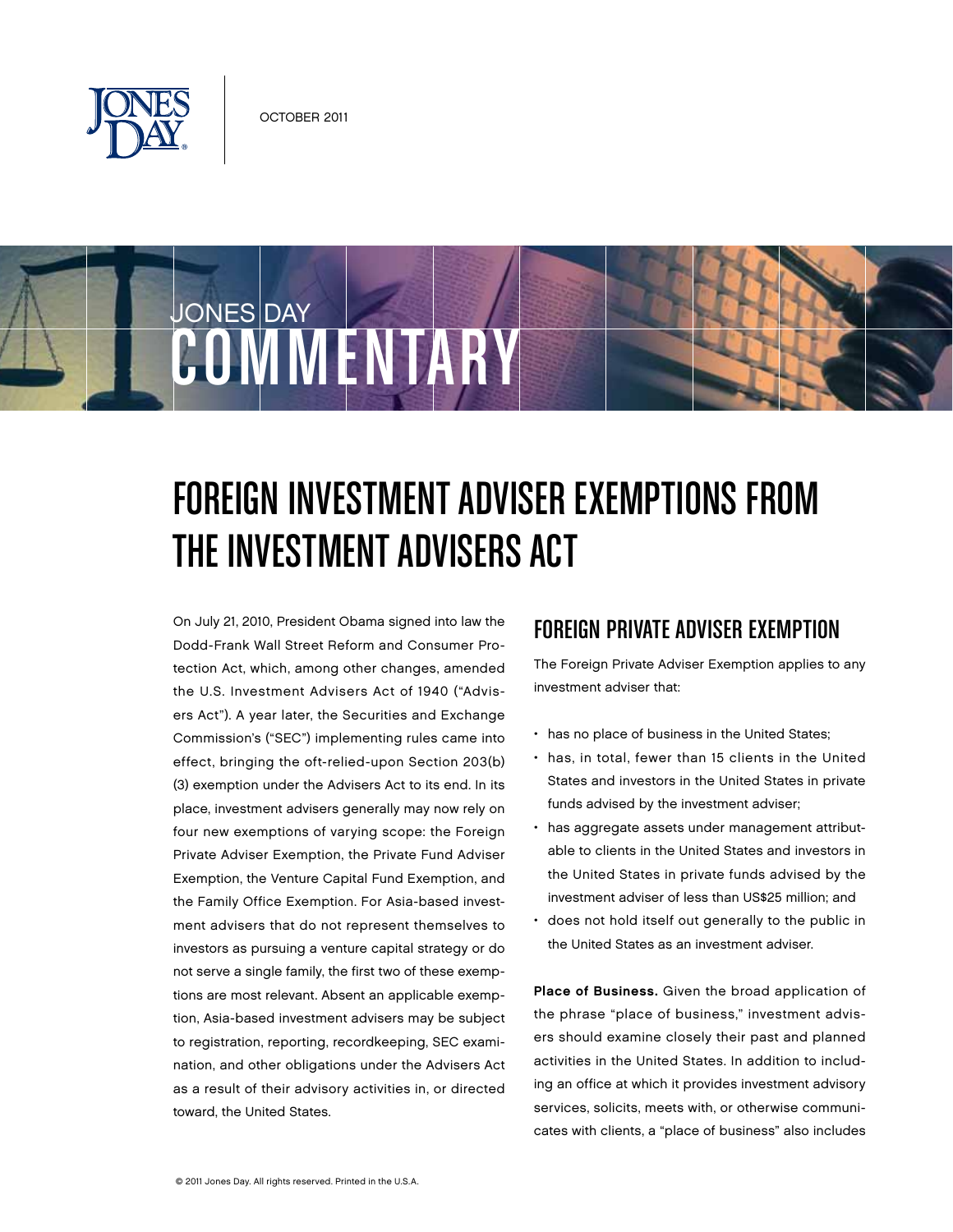any other location that an adviser holds out to the general public as a place where it provides these services. Offices from which an adviser conducts solely administrative and back office activities will generally not fall under this definition, assuming the adviser does not communicate with clients from such location. However, temporary offices such as a hotel or even an auditorium may be included depending on the activities conducted there.

Counting Clients and Investors. For purposes of applying the 15 U.S. clients and investors threshold, an adviser generally must count as a client each natural person, managed account, or company that it directly advises. An adviser must also examine the private funds that it advises and count the beneficial owners of such funds, which generally requires an adviser to "look through" any master-feeder structures, nominee, or intermediate accounts. A precise counting of clients and investors, however, will also require reference to the well-developed analysis of ownership under the U.S. Investment Company Act of 1940.

Whether such clients and investors are "in the United States" and therefore count toward the limit will generally be determined by reference to the Regulation S definition of a "U.S. person," and will therefore turn on the residency of natural persons and the jurisdiction in which a company has been formed.

Assets Under Management. In order to determine whether the US\$25 million assets under management cap has been reached, an adviser need only count those assets under management attributable to clients in the United States and investors in the United States in private funds advised by the investment adviser. However, unlike the Private Fund Adviser Exemption discussed below, the locale from which these assets are managed is immaterial. Advisers must calculate the assets under management annually.

Scope of Exemption. Unlike the Private Fund Adviser Exemption (and Venture Capital Fund Exemption), a Foreign Private Adviser enjoys exemption from the registration, reporting, recordkeeping, and SEC examination obligations under the Advisers Act. Such an adviser will therefore not need to file Form ADV with the SEC.

### Private Fund Adviser Exemption

Different criteria apply to an investment adviser seeking to avail itself of this exemption depending on whether its principal office and place of business is in the United States. For those advisers whose principal office and place of business is located outside the United States, the Private Fund Adviser Exemption will apply if:

- such adviser has no client that is a U.S. person except for one or more qualifying private funds; and
- all assets managed by the investment adviser at a place of business in the United States are solely attributable to private fund assets, the total value of which is less than US\$150 million.

Principal Office and Place of Business. An adviser's "principal office and place of business" means its executive office from which its officers, partners, or managers direct, control, and coordinate its advisory activities. This would include the location where an adviser has ultimate responsibility for the management of private fund assets, even if daily management of certain assets takes place at another location.

Solely Advises Private Funds. Although the Private Fund Adviser Exemption does not limit the number of clients or investors (indeed, a Private Fund Adviser may advise an unlimited number of private funds), it does limit the type of client to qualifying private funds only. As a result, a Private Fund Adviser could not, for example, have a separately managed account as a U.S. client. For advisers whose principal office and place of business is located outside the United States, this restriction applies only to its United States clients and such an adviser may therefore avail itself of the exemption without regard to the type or number of its non-U.S. clients.

Counting Assets. A foreign adviser need only count the private fund assets that it manages from a place of business in the United States. The focus here is on the specific locale from which the adviser manages the relevant assets.

Scope of Exemption. It is important to note, however, that although a Private Fund Adviser enjoys an exemption from registration under the Advisers Act, such an adviser must